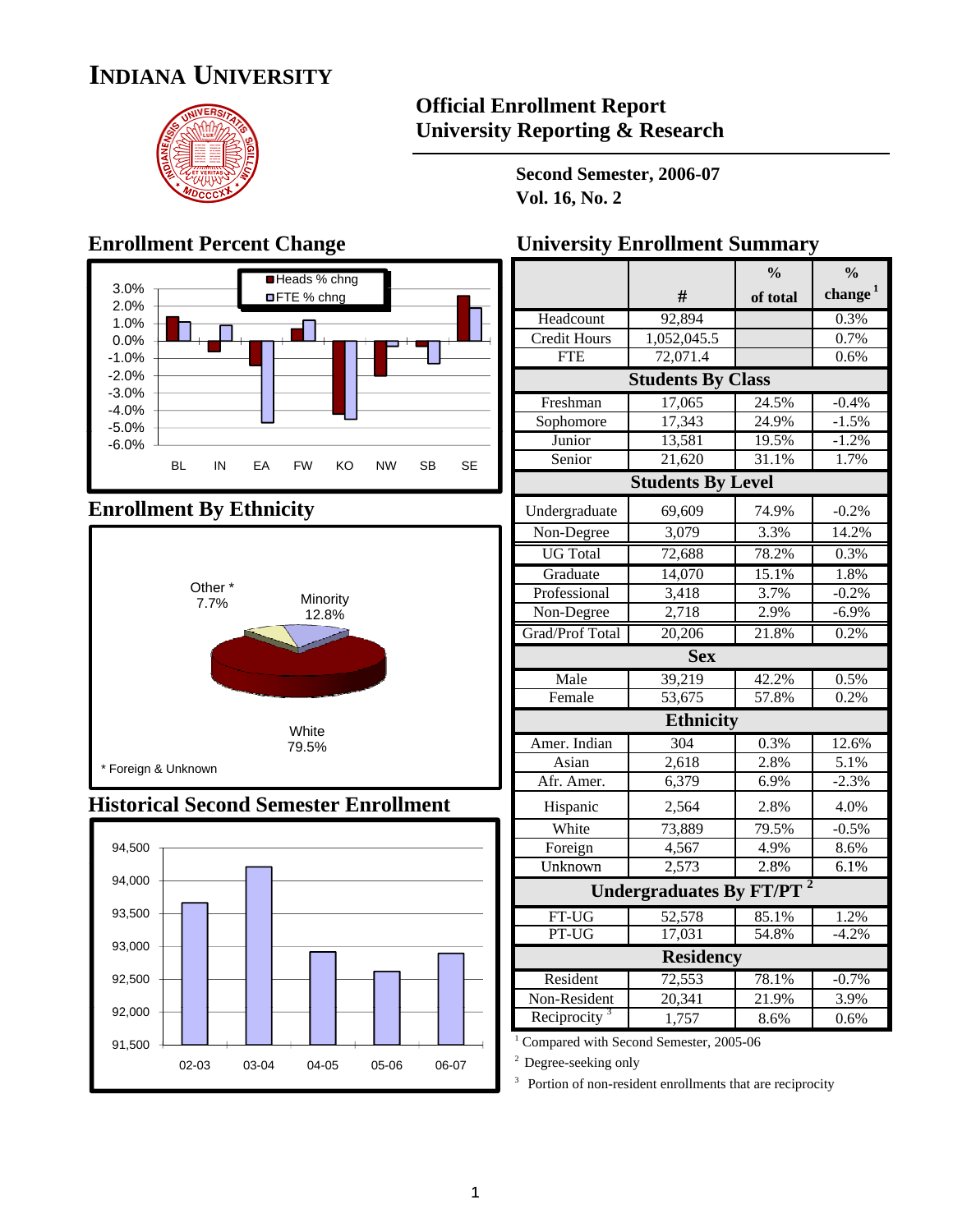# **Campus Enrollment Summary**

| $DJ$ measured and $\eta$ create module, and $\eta$ and |        |                  |               |           |                     |               |            |               |               |  |
|--------------------------------------------------------|--------|------------------|---------------|-----------|---------------------|---------------|------------|---------------|---------------|--|
|                                                        |        | <b>Headcount</b> |               |           | <b>Credit Hours</b> |               | <b>FTE</b> |               |               |  |
|                                                        |        | $\frac{0}{0}$    | $\frac{0}{0}$ |           | $\frac{0}{0}$       | $\frac{0}{0}$ |            | $\frac{0}{0}$ | $\frac{0}{0}$ |  |
|                                                        | #      | of total         | change        | #         | of total            | change        | #          | of total      | change        |  |
| BL                                                     | 36,698 | 39.5%            | 1.4%          | 478,783.5 | 45.5%               | 1.2%          | 32,956.7   | 45.7%         | 1.1%          |  |
| IN                                                     | 28,036 | 30.2%            | $-0.6%$       | 301,396.0 | 28.6%               | 0.9%          | 20,704.8   | 28.7%         | 0.9%          |  |
| EA                                                     | 2,193  | 2.4%             | $-1.4%$       | 21,240.5  | 2.0%                | $-4.7\%$      | 1,420.8    | 2.0%          | $-4.7%$       |  |
| <b>FW</b>                                              | 6,117  | 6.6%             | 0.7%          | 61,696.0  | 5.9%                | 1.2%          | 4,164.7    | 5.8%          | 1.2%          |  |
| KO                                                     | 2,635  | 2.8%             | $-4.2%$       | 25,479.0  | 2.4%                | $-4.6%$       | 1,714.1    | 2.4%          | $-4.5%$       |  |
| <b>NW</b>                                              | 4,643  | 5.0%             | $-2.0\%$      | 44,490.0  | 4.2%                | $-0.4\%$      | 3,025.6    | 4.2%          | $-0.3%$       |  |
| <b>SB</b>                                              | 6,752  | 7.3%             | $-0.3%$       | 62,859.0  | $6.0\%$             | $-1.0\%$      | 4,285.5    | 5.9%          | $-1.3%$       |  |
| <b>SE</b>                                              | 5,820  | 6.3%             | 2.6%          | 56,101.5  | 5.3%                | 2.1%          | 3,799.2    | 5.3%          | 1.9%          |  |
|                                                        |        |                  |               |           |                     |               |            |               |               |  |

#### **By Headcount, Credit Hours, and FTE**

#### **Historical Second Semester Enrollment Historical Second**



#### **By Undergraduate Enrollment Status By Residency**

|           | <b>Full-Time UG</b> |                         |       | Part-Time UG            |        | <b>Resident</b>           |                         | <b>Non-Resident</b> |                           |                         |  |
|-----------|---------------------|-------------------------|-------|-------------------------|--------|---------------------------|-------------------------|---------------------|---------------------------|-------------------------|--|
|           | #                   | $\frac{0}{0}$<br>change | #     | $\frac{0}{0}$<br>change | #      | $\frac{0}{0}$<br>of total | $\frac{0}{0}$<br>change | #                   | $\frac{0}{0}$<br>of total | $\frac{0}{0}$<br>change |  |
| <b>BL</b> | 26.058              | 1.8%                    | 1.594 | $-9.7\%$                | 21.460 | 29.6%                     | $-0.7\%$                | 15.238              | 74.9%                     | 4.4%                    |  |
| IN        | 12,420              | 1.9%                    | 6.256 | $-6.0\%$                | 25,537 | 35.2%                     | $-0.9\%$                | 2.499               | 12.3%                     | 3.2%                    |  |
| EA        | 1.129               | $-8.4%$                 | 775   | $-1.8%$                 | 1.916  | 2.6%                      | $-1.1%$                 | 277                 | 1.4%                      | $-3.5\%$                |  |
| <b>FW</b> | 3,439               | 1.9%                    | 1,904 | $-4.6%$                 | 5,889  | 8.1%                      | 0.9%                    | 228                 | 1.1%                      | $-5.0\%$                |  |
| KO        | 1,307               | $-4.7\%$                | 893   | $-7.9\%$                | 2.612  | 3.6%                      | $-4.1\%$                | 23                  | 0.1%                      | $-14.8%$                |  |
| <b>NW</b> | 2.186               | 1.1%                    | 1.612 | $-4.2%$                 | 4,587  | 6.3%                      | $-1.9%$                 | 56                  | 0.3%                      | $-9.7\%$                |  |
| <b>SB</b> | 3.119               | $-0.5\%$                | 2.114 | $-2.6%$                 | 6.306  | 8.7%                      | $-0.9\%$                | 446                 | 2.2%                      | 8.8%                    |  |
| <b>SE</b> | 2,920               | $-0.1%$                 | 1,883 | 7.7%                    | 4,246  | 5.9%                      | 2.5%                    | 1,574               | 7.7%                      | 2.9%                    |  |

*FW - IU Students Only*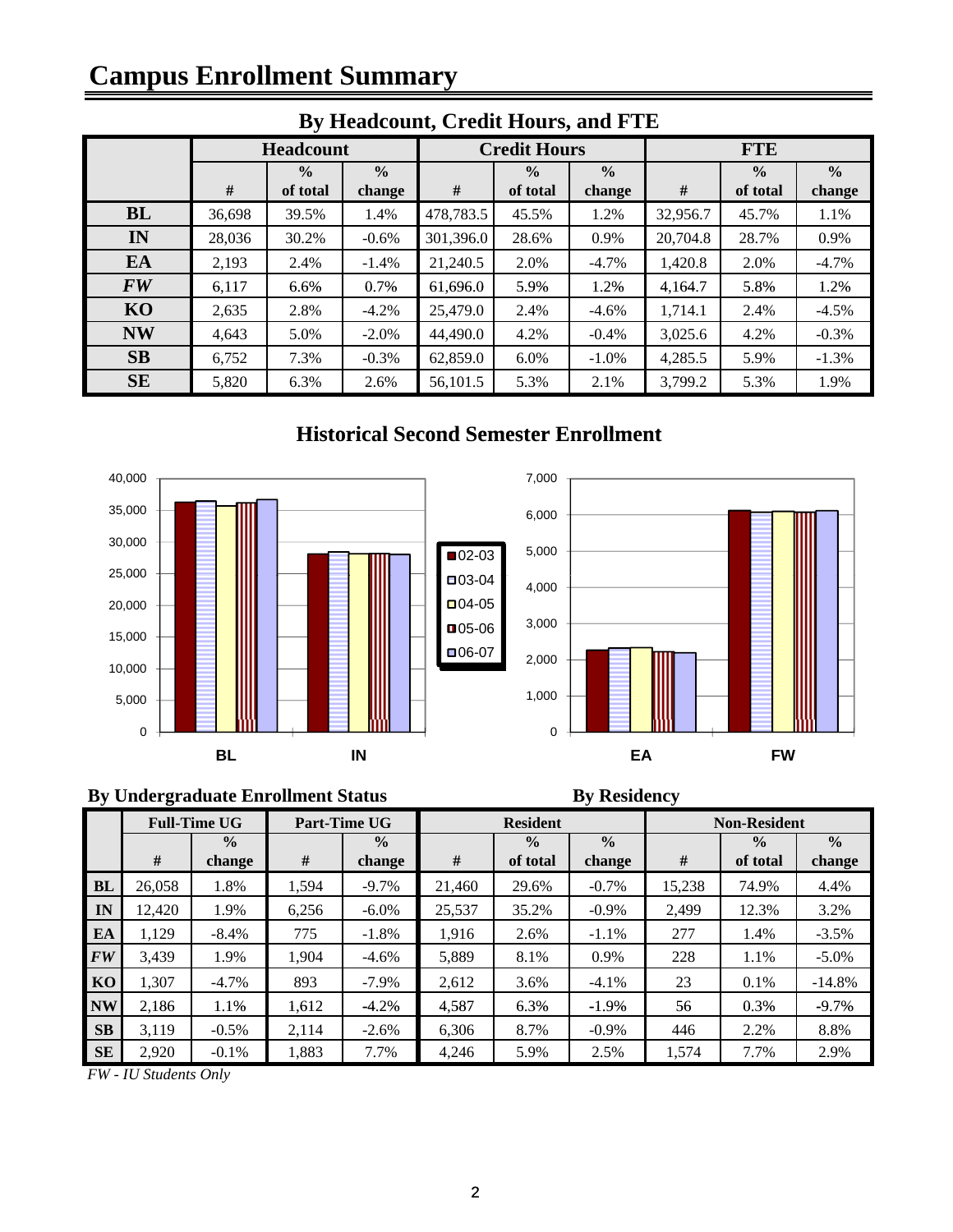|                | <b>By Undergraduate Class Standing</b> |               |               |       |                  |               |       |               |               |       |               |               |
|----------------|----------------------------------------|---------------|---------------|-------|------------------|---------------|-------|---------------|---------------|-------|---------------|---------------|
|                |                                        | Freshman      |               |       | <b>Sophomore</b> |               |       | <b>Junior</b> |               |       | <b>Senior</b> |               |
|                |                                        | $\frac{0}{0}$ | $\frac{0}{0}$ |       | $\frac{0}{0}$    | $\frac{0}{0}$ |       | $\frac{0}{0}$ | $\frac{0}{0}$ |       | $\frac{0}{0}$ | $\frac{0}{0}$ |
|                | #                                      | of total      | change        | #     | of total         | change        | #     | of total      | change        | #     | of total      | change        |
| <b>BL</b>      | 6,198                                  | 22.4%         | 2.5%          | 6,813 | 24.6%            | 10.1%         | 5,829 | 21.1%         | $-5.3\%$      | 8,812 | 31.9%         | $-1.8%$       |
| IN             | 4.046                                  | 21.7%         | $-1.5\%$      | 4,428 | 23.7%            | $-9.2%$       | 3,757 | 20.1%         | 3.0%          | 6,445 | 34.5%         | 3.9%          |
| EA             | 555                                    | 29.1%         | $-16.2%$      | 528   | 27.7%            | $-10.2%$      | 312   | 16.4%         | $-0.6\%$      | 509   | 26.7%         | 11.1%         |
| <b>FW</b>      | 1,720                                  | 28.1%         | $-3.9\%$      | 1.316 | 21.5%            | $-4.4%$       | 848   | 13.9%         | 3.8%          | 1.459 | 23.9%         | 5.2%          |
| K <sub>O</sub> | 606                                    | 23.0%         | $-15.7\%$     | 725   | 27.5%            | $-8.6\%$      | 338   | 12.8%         | 0.6%          | 531   | 20.2%         | 7.7%          |
| <b>NW</b>      | 1,172                                  | 25.2%         | $-0.7\%$      | 1,104 | 23.8%            | $-8.7\%$      | 582   | 12.5%         | 3.6%          | 940   | 20.2%         | 5.1%          |
| <b>SB</b>      | 1,546                                  | 22.9%         | $-0.1\%$      | 1,349 | 20.0%            | $-2.5%$       | 920   | 13.6%         | 0.2%          | 1,418 | 21.0%         | $-2.6%$       |
| <b>SE</b>      | 222                                    | 21.0%         | 12.9%         | 1,080 | 18.6%            | $-9.8\%$      | 995   | 17.1%         | 0.5%          | 1,506 | 25.9%         | 7.4%          |

#### **Historical Second Semester Enrollment**



#### **Graduate and Professional Enrollment**

|           | <b>Graduate</b> |         |               | <b>Professional</b> |       |               | <b>Male</b> |               |               | Female |               |               |
|-----------|-----------------|---------|---------------|---------------------|-------|---------------|-------------|---------------|---------------|--------|---------------|---------------|
|           |                 |         | $\frac{0}{0}$ |                     |       | $\frac{0}{0}$ |             | $\frac{0}{0}$ | $\frac{0}{0}$ |        | $\frac{0}{0}$ | $\frac{0}{0}$ |
|           | #               |         | change        | #                   |       | change        | $\#$        | of total      | change        | #      | of total      | change        |
| BL        | 6.703           | 47.6%   | 1.5%          | 924                 | 27.0% | $-2.5%$       | 17,559      | 44.8%         | 1.4%          | 19,139 | 35.7%         | 1.4%          |
| IN        | 5,055           | 35.9%   | 4.6%          | 2,494               | 73.0% | 0.6%          | 11,686      | 29.8%         | $-0.9\%$      | 16,350 | 30.5%         | $-0.3%$       |
| EA        | $\Omega$        | $0.0\%$ | n/a           |                     |       |               | 710         | 1.8%          | 3.5%          | 1.483  | 2.8%          | $-3.6%$       |
| FW        | 515             | 3.7%    | 7.7%          |                     |       |               | 2.486       | 6.3%          | 1.7%          | 3,631  | 6.8%          | 0.1%          |
| KO        | 74              | 0.5%    | $-5.1\%$      |                     |       |               | 778         | 2.0%          | $-7.5\%$      | 1,857  | 3.5%          | $-2.8%$       |
| <b>NW</b> | 408             | 2.9%    | 2.3%          |                     |       |               | 1,363       | 3.5%          | $-2.6%$       | 3,280  | 6.1%          | $-1.7%$       |
| <b>SB</b> | 731             | 5.2%    | $-8.7\%$      |                     |       |               | 2.493       | 6.4%          | $-0.2\%$      | 4,259  | 7.9%          | $-0.4%$       |
| <b>SE</b> | 584             | 4.2%    | $-7.0\%$      |                     |       |               | 2,144       | 5.5%          | 4.3%          | 3,676  | 6.8%          | 1.7%          |

*FW - IU Students Only*